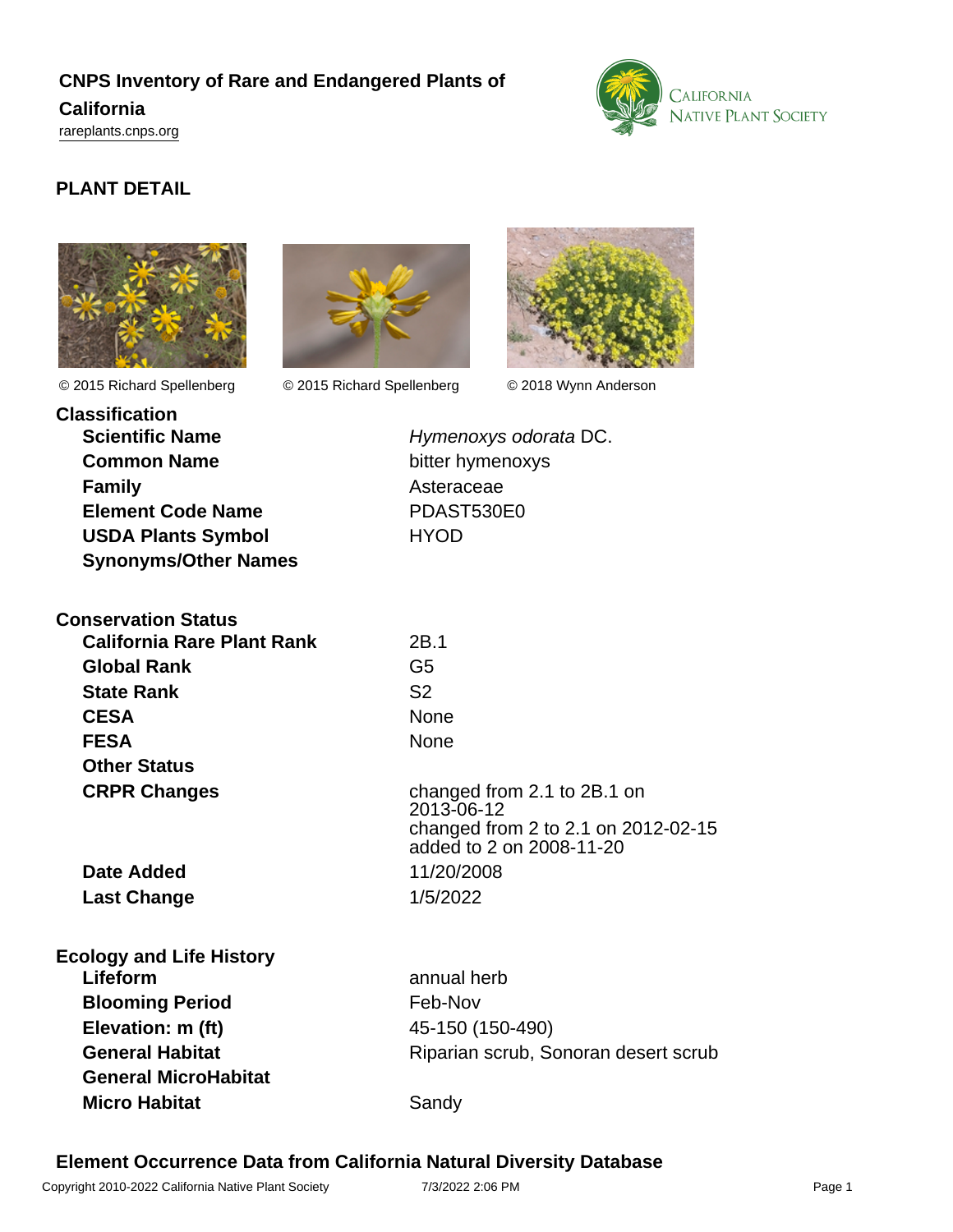| <b>Total Element Occurrences</b><br>Element Occurrence Ranks |   |
|--------------------------------------------------------------|---|
| Excellent (A)                                                | 0 |
| Good (B)                                                     |   |
| Fair (C)                                                     |   |
| Poor (D)                                                     | O |
| None (X)                                                     | O |
| Unknown (U)                                                  | 6 |
| <b>Occurrence Status</b>                                     |   |
| Historical, $> 20$ years                                     | 5 |
| Recent, $<$ 20 years                                         | 1 |
| Presence                                                     |   |
| Presumed Extant                                              | ห |
| <b>Possibly Extirpated</b>                                   |   |
| <b>Presumed Extirpated</b>                                   |   |

#### **Location**

**CA Endemic** No. No.

# **Counties**

Imperial (IMP), Riverside (RIV), San Bernardino (SBD)

#### **States**

Arizona (AZ), Baja California (BA), California (CA), Colorado (CO), New Mexico (NM), Texas (TX)

#### **Quads**

Blythe (3311455), Blythe NE (3311465), Cibola (3311436), Cross Roads (3411422), Gene Wash (3411432), McCoy Wash (3311466), Palo Verde (3311446), Ripley (3311456), Thumb Peak (3311447)

#### **Notes**

Definitions of codes preceding a county and/or quad:

\* Presumed extirpated

(\*) Possibly extirpated

Species may be present in other areas where conditions are favorable. These data should NOT be substituted for pre-project review or for on-site surveys.

# **General Notes**

Most occurrences historical; need field surveys. Threatened by agriculture and development.

# **Distribution**

#### **Threats**

# **Taxonomy**